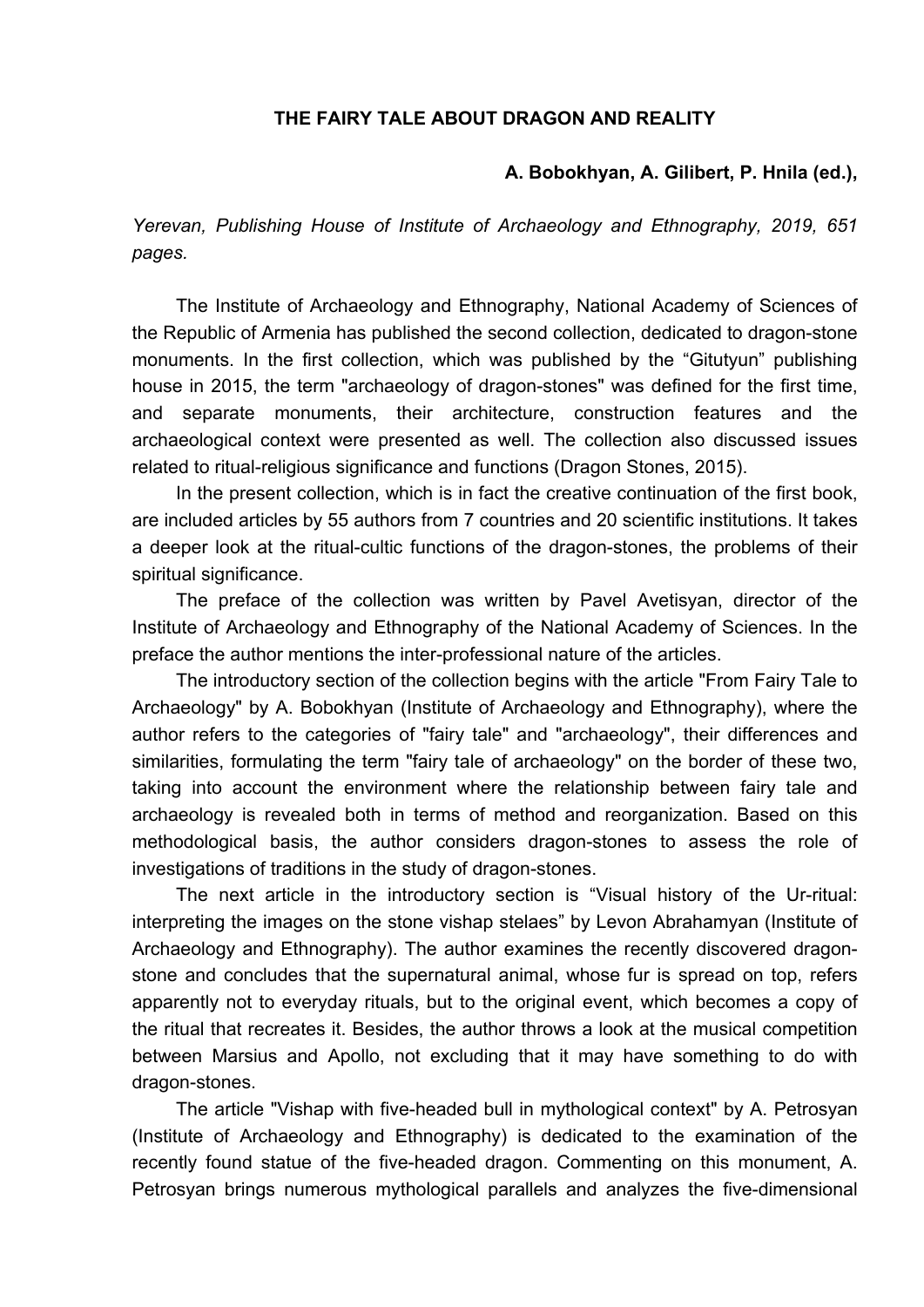sculpture found in Harzhis. He concluded that the five-headed bull depicted on the "Arshaluys 5" dragon-stone is the animal correspondence of this image of the Weathergod.

The second part of the collection is titled "Space and Archetype". The section opens the paper of Hrachya Vardanyan and Avetik Vardanyan ("Dragon" cultural organization, Gyumri) entitled as "The Vishapous inside the art: node of space and human perception". The authors view dragon-stones from the art worker's point of view, considering dragon-stones as an integral part of the landscape.

The artist's point of view is also expressed in the article "The enigma of space: a panorama of Dragon Stones" by Zareh Tjeknavorian (American University of Armenia). The author does not limit himself to the study of dragon-stones in the Armenian Highlands, but includes information about European megalithic monuments. Z. Tjeknavorian not only considers dragon-stones in the context of the surrounding landscape, but also appreciates their role in the cultural life of people, discussing the traditions associated with dragon stones, which are an integral part of the spiritual cultures of Armenians and other people.

The section logically finishes the article "Manifestations of the Archetypal image of Dragon in the Armenian worldview" written by Karen Hovhannisyan (Institute of Archaeology and Ethnography). Summing up the system of popular ideas, the author considers its various manifestations – dragon fish, dragon snake, etc., noting their meaning in different periods. The author concludes that the dragon-stone actually united the past and the future, based on the present world.

The third part of the collection is called "Fairy Tale and Myth". If in the previous section the emphasis was on the placement and perception of the real space of the dragon-stones, here the authors consider the place of the dragon and its role in the mythical and fairy-tale domain. The first article in the section is "Vishap in Armenian folktales of magic" written by Tamar Hayrapetyan (Institute of Archaeology and Ethnography). The author considers both the separate manifestations of the dragon and their functions. The author concludes that the dragon and the fish play a key role in Armenian fairy tales. As if the inhabitants of the lower part of the universe, the snake and the fish share many functional similarities. Treatment of diseases, modeling of the world, and overcoming the pre-determined trials for a cultural hero are often played out by a dragon or a snake.

The second article of the section is L. Abrahamyan's "Dragon at the well". Based on the comparative method, the author analyzes two plots of Armenian fairy tales that are not similar at first sight, where there are episodes of a dragon fight. Using this method, the author observes the change of the Snake-Man relationship in the context of the Renaissance.

The next article is "Transforming serpent-vishap in marriage plots of the Armenian Fairy Tales" (Nvard Vardanyan, Institute of Archaeology and Ethnography). The author discusses the plot about the transforming dragon in the context of the plot of the animal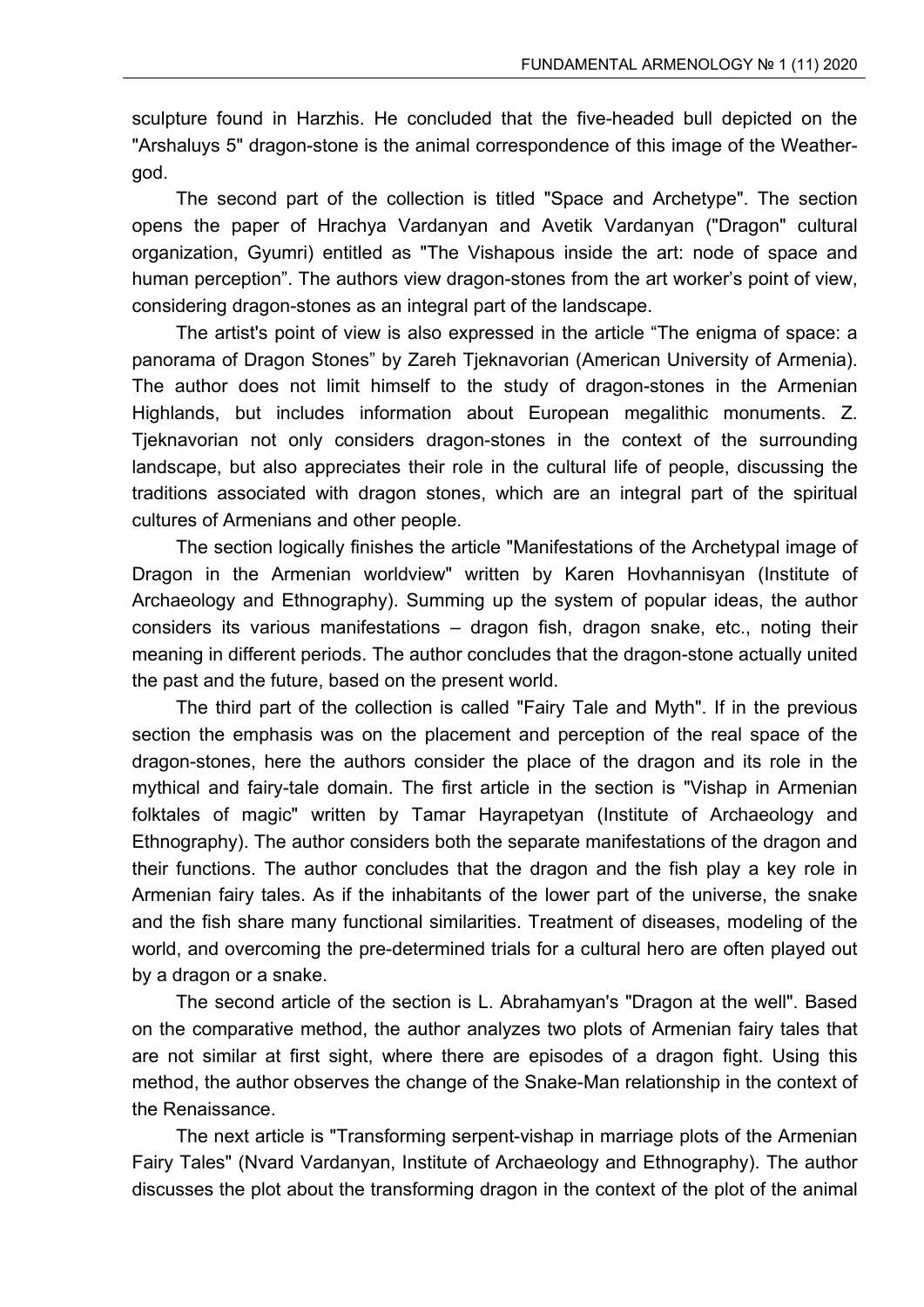being transformed into an animal. As a result, the author separates a number of symbolic meanings of the transformed dragon - the snake as a part of the female essence (ancient sub-layer), as a phallic male symbol, some erotic code, as a dying and rising symbol.

Another semantic connection of the dragon in the fairy-tale world is the article "The Dragon and the Tree in the Armenian Folk Tales" (Lusine Hayriyan, Institute of Archaeology and Ethnography). The sea, the tree, the dragon sheltered on the tree or under the tree are the unchanging motives of the ancient archetypal ideas about the world. The author analyzes the relevant tales and separates a number of plot lines.

From the point of view of comparative mythology and linguistics, the article "Indo-European serpent in the Armenian Tradition and the Dragon Stones" is dedicated to the interpretation of the dragon-stonemasons in the image of the dragon. The article is written by A.Petrosyan. The author analyzes the Indo-European root *\*wel-*, combining it with the Armenian divine names such as Angegh, Tork Angegh, Ara Geghetsik. In this context, the author examines the name of the patriarch Gegham, taking into account that the greatest concentration of dragon-stones is observed in Gegharkunik. Besides, A. Petrosyan compares the Urartian name of Velikukhi in the region with the name of the giant Ullikummi, the opponent of Teshub in the Hurrian mythology.

The next article in the section is "Religious-Mythological concept of Dragon in the Armenian epic folklore" written by Siranush Arakelyan (Institute of Archaeology and Ethnography). The author concludes that the dragon appears in all layers of epic folklore, both as a human and as a giant snake that requires human deaths. In the Christian era, the dragon was transformed into a devil. The dragon is confronted by a cultural hero or magician who defeats the dragon, ending the chaos.

The article "Ancient water supply systems, Little Mher and vishap-stones", written by Lilit Simonyan and Karen Hovhannisyan (Institute of Archaeology and Ethnography), is dedicated to dragon-water interactions. The author correctly notes that the traces of ancient water supply systems have been preserved for millennia, not only as material remains, but also in the form of symbolic texts. In general, the author analyzes the image of Little Mher as the ruler of water and luck. The myths about dragons and great giants are also connected with the water system. The author believes that interdisciplinary research can greatly contribute to the clarification of this important issue.

One of the most important issues in the study and interpretation of dragon-stones is the identification of dragon figures. In the article "Demon in the Armenian folk superstitious stories" Hasmik Galstyan (Institute of Archaeology and Ethnography) studies the image of the dragon: its origins, functional manifestations, habitats, as well as the characters of the dragon-reaper heroes. The author concludes that despite the ancient origins of the word "dev (dragon)", thoughts and beliefs about it are seen in the Christian period, which is not true in the case of the dragon, since it is a very archaic mythological character.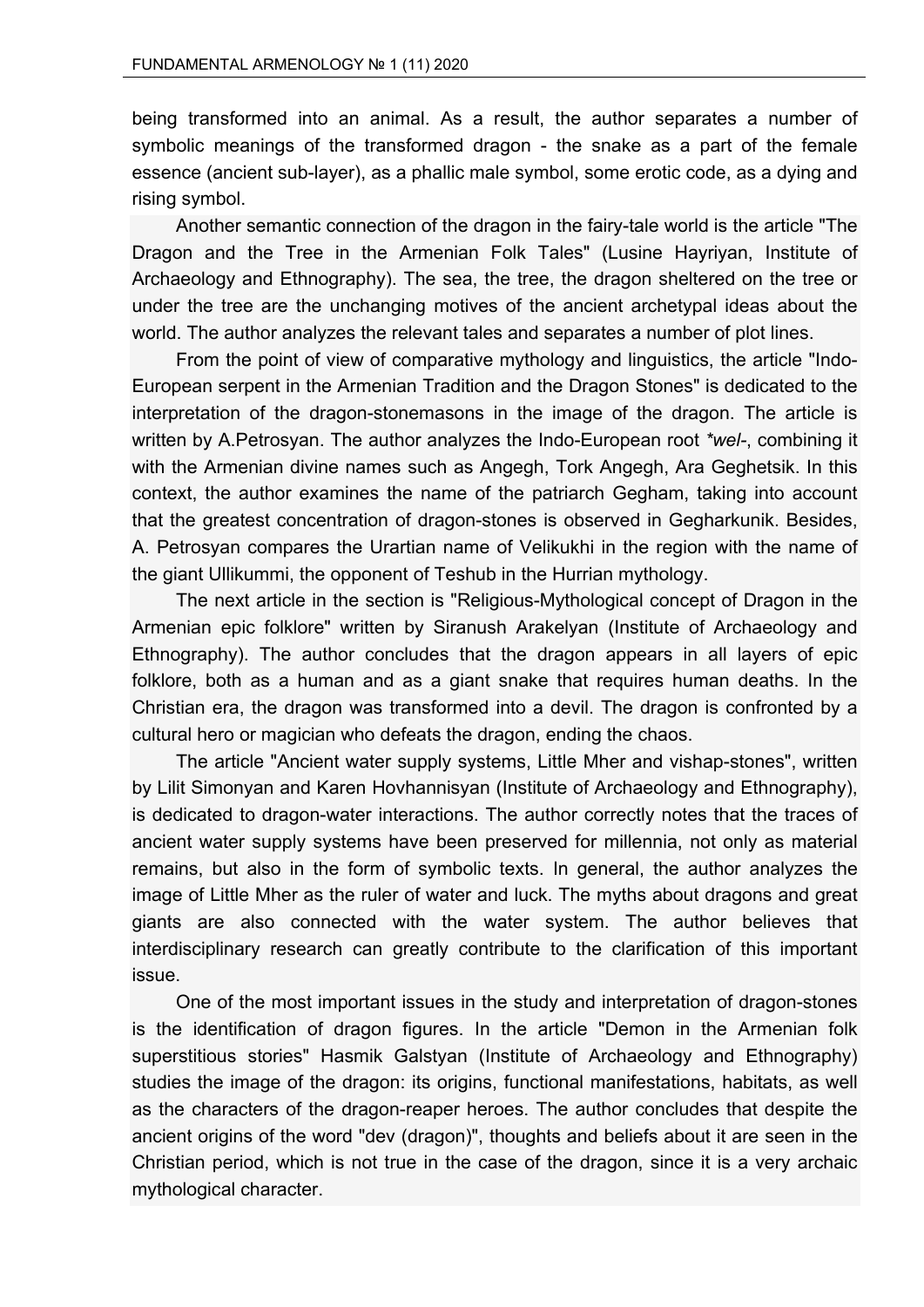The materials included in the fourth section, "Belief and Cult", are a logical continuation of the themes of Section III of the Collection. The section opens with the article "The Good practices of snakes and dragons in the Armenian Beliefs" by Astghik Israelyan (History Museum of Armenia). The article is relevant in the sense that the dragon is considered an evil and negative force mainly by everyday perception. Examining a number of examples of applied art, the author rightly notes that the functions of the dragon and the snake are extremely diverse and multifaceted, including the role of giving evil, wealth, healing, saving lives, punishing evil and establishing justice.

One of the good features of the snake is the following article "Snake in Armenian Folk Medicine" written by Galya Davidova (Museum of Armenian Ethnography). In order to fully discover the subject, the author refers to a number of issues, examining the image of the snake as a symbol of medicine, as well as the use of the snake in folk medicine. The author also included a number of conversations and stories covering the snake's connection with medicine.

The section concludes with the study "The Dragon vishap (arvand) in the beliefs of Kessab Armenians" written by Hagop Tcholakian (Institute of Archaeology and Ethnography). The mythical creature Arvand occupies a certain place in the beliefs of the Kessab Armenians (Syria). Arvand could be imagined as a flying or a horned snake. Arvand could also be in the form of a skull, a whale, or another fish-like creature. In other words, Arvand looked like a hurricane or lightning. Arvand lived near a spring or ruined sanctuary.

The next node in the logical chain of materials is Section V, "Ritual and Game". The section opens with the article "Manifestations of dragon-fighting in the wedding ritual" written by Anahit Mkhitaryan (Mesrop Mashtots Institute of Ancient Manuscripts). Putting into circulation the still unexplored manuscript, the researcher concludes that there are separate manifestations of dragonfly in both folk and church ceremonies.

Shushanik Hovhannisyan's (Museum of Armenian Ethnography) study "Snake's character in the Armenian folk games" states that in folk roles, in contrast to mythology, the snake has an unequivocally negative perception.

The sixth part of the book is called "Word and Logos". The section is built on clear logic: the origin of the word, the dragon in dialects and folklore, the dragon in modern literature. The issues of etymology are discussed in the article "Etymology of Armenian word višap" written by Tork Dalalyan (Institute of Archaeology and Ethnography). First, the author considers the ancient evidence of the word meaning dragon in Avesta, in the Armenian translation of the Bible. Then, the word perception is considered in a folk word and thing. The author also refers to previous research (H. Hübschman, E. Benveniste, H. Acharyan, G. Jahukyan and others). The author also draws parallels with the Ossetian words meaning "to destroy" and "to overturn", noting that these words reveal the functions of the dragon.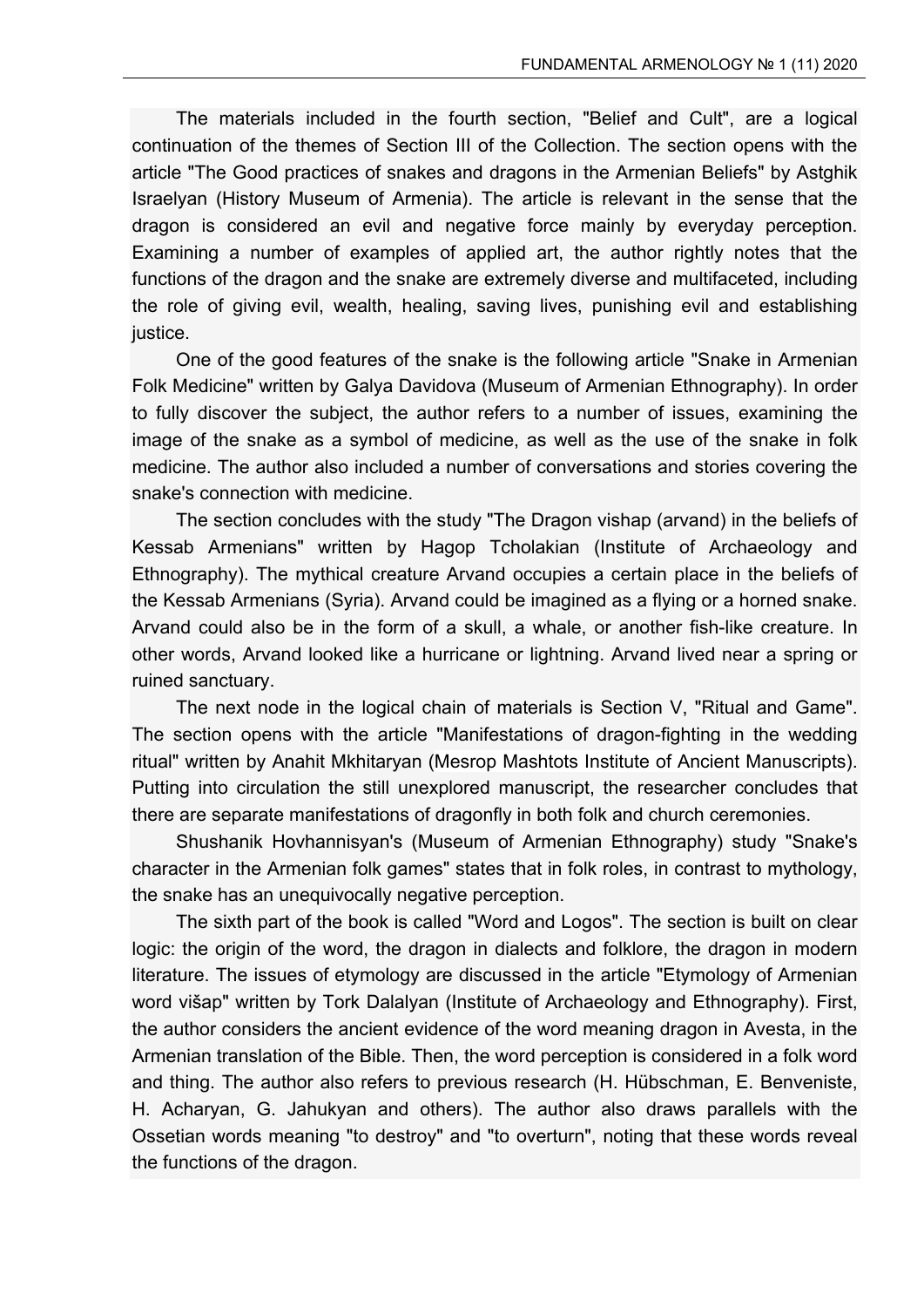Armen Sargsyan's (Institute of Archaeology and Ethnography) "The dragon in the Armenian folklore" presents dragons in Armenian dialects, folk sayings, legends, fairy tales, folk tales and amusements. Written specimens in ancient times, the image of the dragon was associated with the thinking of the Armenian people. It is also interesting to note the author's observation that nowadays, in connection with the peculiarities of modern person's thinking, almost all the examples of the art of the dragon are no longer told.

If in the previous sections the authors referred to the perceptions of the image of the dragon and the understanding of that image, then the seventh, by far the most extensive section, "Sign and image", is dedicated to the specific manifestations of these perceptions in the monuments. This section can be logically divided into several subsections. The first subdivision presents archaeological discoveries.

The section opens with the article "Snake-shaped ornaments on the pottery of the Shengavit culture" written by Anna Azizyan ("Erebuni" Historical-Archaeological Museum-reserve). The author analyzes the images, both in terms of the location of the pottery and the plot, concluding that the ideological core of most ornaments is the snake and the bird, sometimes associated with the Tree of Life.

From the chronological point of view, the logical continuation of this article is "Snake ornamentation on Bronze and Iron Age Pottery of Armenia: The II<sup>nd</sup> millennium – beginning of  $I<sup>st</sup>$  millennium BC) by Nora Yengibaryan (Institute of Archaeology and Ethnography). The author considers the pottery with a mantle according to the place of discovery - mausoleum complexes and sanctuaries. In the tombs, the placement of vase-bearing vessels is associated with the idea of death and rebirth, and in sanctuaries, where the ritual of agriculture and the worship of bread are clearly expressed, the worship of the serpent was intended to provide much-needed moisture in the agricultural process.

The image of the snake is dedicated to the bronze items "Image of serpent on the ancient bronze items (serpent-dragon)" written by Aram Gevorgyan (Institute of Archaeology and Ethnography). The author specifically mentions that the snake was mainly depicted in military items.

Nora Yengibaryan's second article, "Vishap-snake in Urartian Iconography" presents both the objects decorated with the image and an attempt to interpret some of the plots. Analyzing the archaeological sources, the author concludes that the dragonserpent is mainly associated with the worship of water in the beliefs of the Urartians.

The second subdivision presents monuments of applied art (carpets, embroidery, dress). The first article of the sub-section is the program article "The origin and typology issues of classical dragon rugs" written by Ashkhunj Poghosyan (Ministry of Education, Science, Culture and Sport of the Republic of Armenia). The author considers the origins of dragon rugs, the main types of classical and later dragon rugs. The author specifically mentions that the late dragon rugs are typical only of the Syunik-Artsakh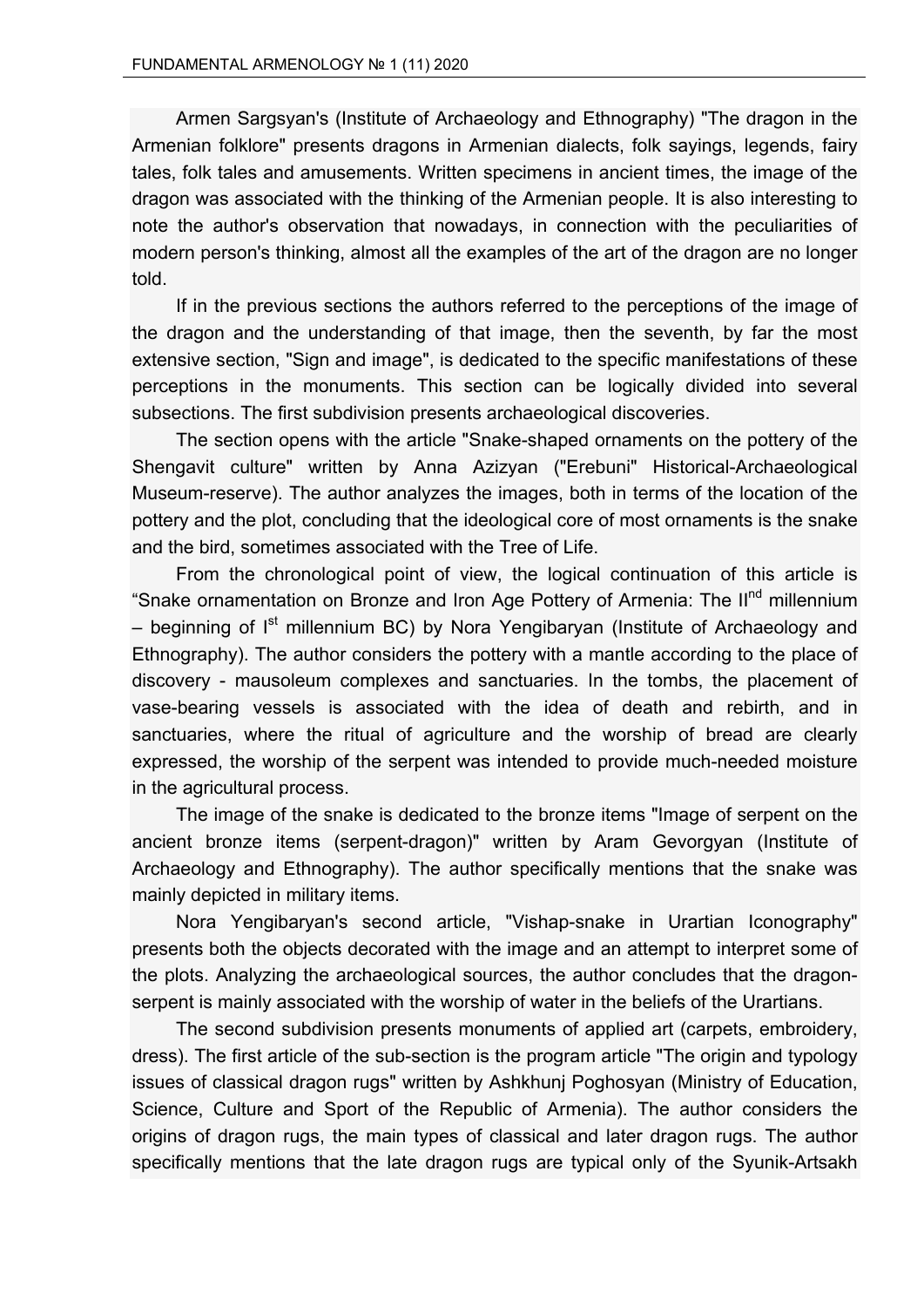region, from which it can be concluded that the traditions of the classical dragon rug were formed right here.

In the next article, "Snake-dragon in the Armenian embroidery of the XVIII-XIX centuries" by Karine Bazeyan (Shirak Armenological Research Center, National Academy of Sciences). The author discusses separate groups of embroidery on household items, clothing, as well as church accessories. The author believes that the image of the snake in embroidery, on the one hand, acts as a protector, and on the other hand, as an evil force.

Comments on the image of the snake-dragon often indicate the negative context of the Christian interpretation of the image, but this interpretation is not the only one in the Christian perception. The article "The symbol of the dragon in the vestment complex of the Catholicos and its reflection in the medieval miniature painting" written by Sofi Khachmanyan (Santa Monica City College, California-Hollywood Art Institute) is dedicated to the examination of this issue. The author concludes that the motives of the fish and the snake-dragon in the Catholicos' costume complex and miniature painting are in fact a distant response to the ancient pre-Christian beliefs, which in the new conditions adapt to the requirements of monotheism.

The image of a dragon warrior is inseparable from the image of a snake-dragon. The article "Jesus-Christ as a Dragon Fighter, church tradition and artist's memory" written by Levon Abrahamyan and "Demonfighter Christ and dragon's iconographic tradition in the medieval Armenian Art" written by Tigran Grigoryan (Yerevan State University) are dedicated to the reflection of Christian perceptions of this ancient image.

In the first article, the author reinterprets the image of a serpent depicted under Christ's feet in the scenes depicting Baptism, finding that it should be treated not on the basis of original or contradictory sources, but in the context of the ancient image of the Dragon Fighter.

In his article T. Grigoryan, first, separates the plots depicting the image of the dragon in miniatures and sculpture. Based on these sources, the author concludes that the characters of the hero, the snake-dragon, reaching the Christian circle, have remained intact.

This section concludes with two generalizing articles summarizing the reflections of the Christian perception of the dragon-snake in the miniature and the sculpture.

The first is the article by Ashkhen Yenokyan (Yerevan State University) "The iconography of dragon-snake in the Armenian miniature". The author notes that in Christian art, the snake-dragon was often identified with the devil, which was reflected in the corresponding pictorial episodes. At the same time, some of the scenes depicting the dragon-snake are associated with the miracles of God ("Moses' staff", "Ankez Moreni", "Copper snake", "St. Gregory in Virap"), others present the idea of victory over evil ("Baptism", "The Mansion in Hell", "The Destruction of Hell", etc.).

The eighth section of the collection, "Saint and Sanctuary", is dedicated to the discovery of the image of Dragon Fighters, as well as to the shrines associated with the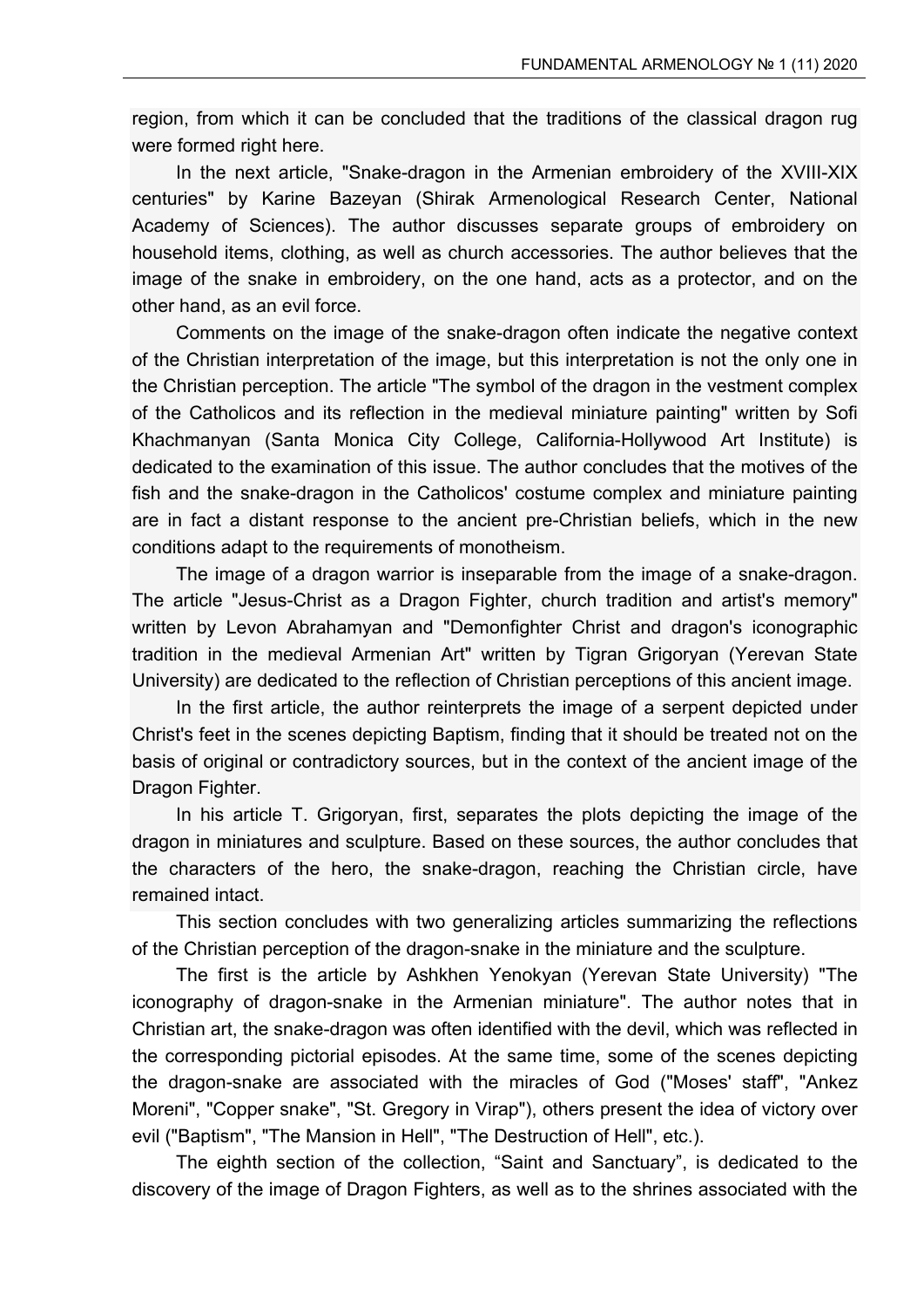worship of dragons. The section opens with Lilit Simonyan's (Institute of Archaeology and Ethnography) "Dragons turned to stone and dragon slaying saints: myth and memory". The author notes that many legends about petrified dragons have been preserved in various Armenian-populated areas, where dragons embody the harmful forces of nature. In this context, petrification is a memory of a wonderful or heroic act that once took place. At the same time, these perceptions do not change over time, as each period interprets the old cult in its own way.

The article "Saint serpent-fighters in the Armenian oral and written Tradition" by Lusine Ghrejyan (Institute of Archaeology and Ethnography) the author concludes that in popular Christianity there are saints of pan-Armenian and local significance, whose characters and cults are based on the characteristics of the dragon-fighting deity. The dragon saints, according to the author, are the thunderous gods under the guise of Christianity, who act as patrons of the military class.

Next articles in the section are dealing with monuments and shrines. The first in this series is Yervand Grekyan's (Institute of Archaeology and Ethnography) article "The Urartian Stela in the ancient Near Eastern context (preliminary observations)". The author considers *puluse*-type Urartian stone monuments in the context of the ancient landscapes of the Middle East. The author considers Urartian-Assyrian similarities of the monuments of the XIV-VII centuries BC, suggesting their general origin.

In Arsen Bobokhyan's article "The sanctuary Kuntara and the stone Kunkunuzzi", the author tries to localize the events described in the Hurrian theological text "Kumarbi's Song" about the victory of the god Teshub. The author analyzes the view that the *Ikunta luli pool* (Cold Lake) mentioned in the myth is Lake Van, the Great Rock is the Van rock, and Mount Kantzura is Tondrak, Npat or Nemrut. Then, analyzing the information of the myth, comparing it with the archaeological information, in particular the accumulation of dragon quarries in the mentioned period, the author supposes that Mount Kantzura is Nemrut. The article also presents a table of dragon stones in the Van region.

The section concludes with the article "Sanctuaries of antique period Armenia: geographical panorama" written by Arevik Parsamyan (University of Rouen, University of Ex-Marseilles) and "Outdoor sanctuaries in ancient Armenia: Tir and Anahit" written by Hrach Martirosyan (University of Leiden).

In the first article, combining geographical, historical, ethnographic sources, the author localizes the rocks dedicated to the worship of Mihr/Mithra, the hills dedicated to the goddess Astghik, the sacred forests and rivers dedicated to Anahit the Great Lady.

In the second article, H. Martirosyan moderates outdoor shrines, celebrating sacred forests, mounds, sacred monuments.

The ninth section, "Memory and Memorial", opens with an article entitled "Activities of Ashkharhbek Kalantar in archaeology and in protection of historical monuments" written by Karen Bayramyan (Ministry of Education, Science, Culture and Sport of the Republic of Armenia). Using the published works of A. Kalantar, the author covers the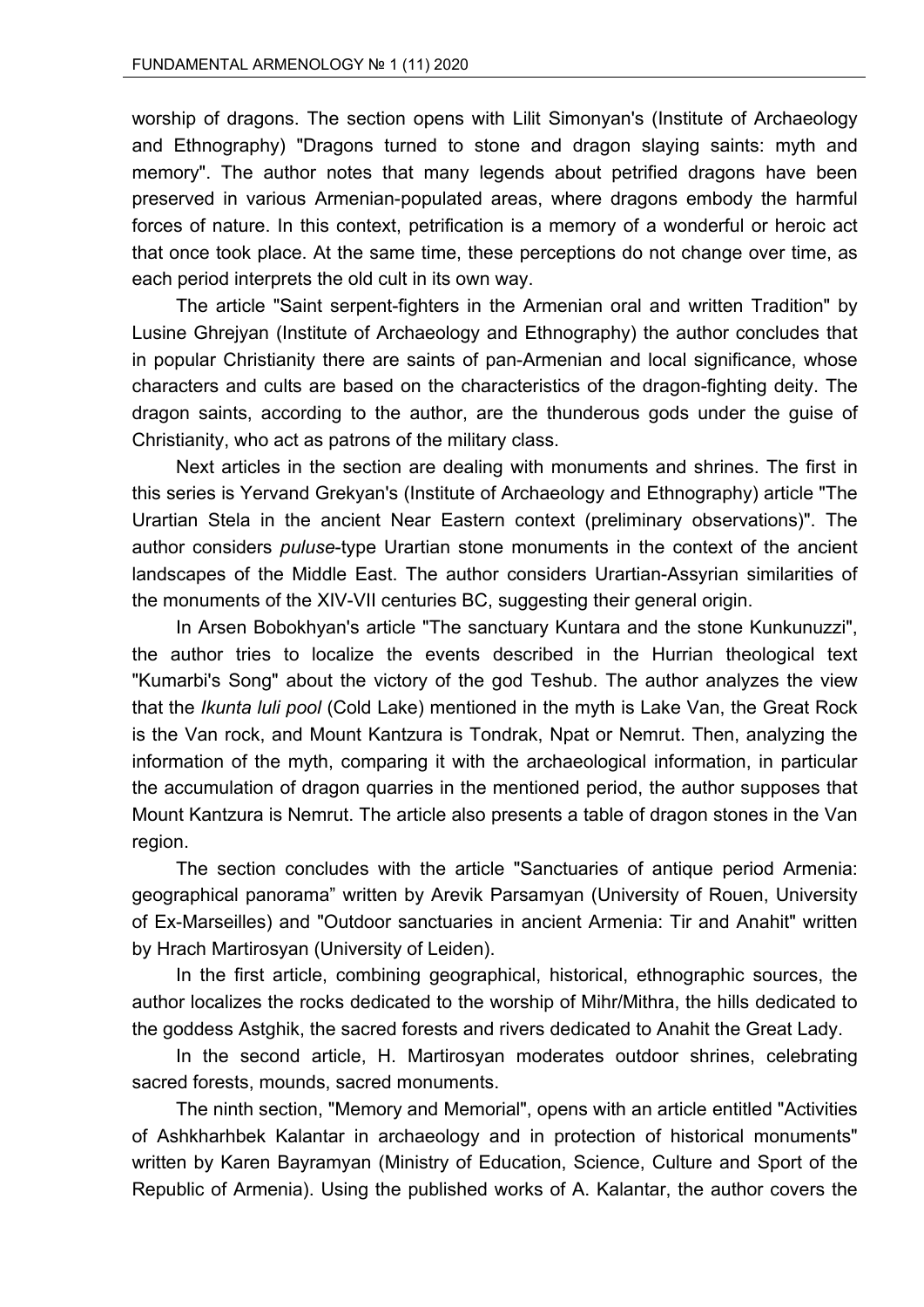archival materials published in the periodical press. In particular, it is mentioned that due to the activities of Kalantar as the secretary of the Committee for the Preservation of Antiquities of Armenia, it was possible to save famous monuments such as Zvartnots, S. Hripsime Temple, Tatev.

The article "Dragon-Stones in the Context of the Museumification of Monuments" written by David Poghosyan (Armenian State Pedagogical University) has a great practical importance. The author examines the types, methods and features of the museum-stones of dragon-stone museums, and offers a number of practical suggestions.

The two articles concluding the section can be viewed in the context of memory archaeology. The first is an article by Arsen Harutyunyan (Institute of Archaeology and Ethnography, Mesrop Mashtots Institute of Ancient Manuscripts) entitled "The epigraphs on dragon-stones turned into cross-stones". This study is the first attempt to examine the lithographic inscriptions of khachkarized dragon lithographs in terms of both content and archaeology.

The next article is the study of Avetik Ghazaryan (Historical-Cultural Reserve Museums and Historical Environment Protection Service SNCO) "Vishap-architrave in architectural composition of the Avan Temple ". The author examines the architectural features of the temple of Avan, looking at the "kind-dragon" in that context. Examining the stylistic features of the sculpture, the author does not rule out the latter's early Christian and pre-Christian origins. At the same time, the author notes that the sculpture is made of the same building material as the temple, a tuff from the Avan quarry.

The final section of the collection, "Object and Fact", is dedicated to the archaeological context of dragon-stones. The first article in the category is "*Les poisons muets*: Fish-shaped vishaps and cult of water in prehistoric Armenia", written by Marina Storachi and Alessandra Gilibert (University of Ca' Foscari, Venice). The article is dedicated to a type of dragon - fish-shaped monuments. The article develops a method that tries to decipher the symbolic meaning of monuments by integrating quantitative, pictorial and semiotic methods. The pictorial analysis allows the authors to conclude that the sculptures feature large fish species, such as the northern pike and the catfish, which live in low-lying rivers and lakes. Semiotic analysis of the sculptures shows that they are associated with the worship of mountain springs.

The last article on the study of dragon-stones is "Menhirs in South Georgia: new results based on photogrammetry" by Dimitri Narimanishvili (Georgian National Museum). The article presents a map of the distribution of *menhirs*, which was compiled during the reconnaissance, as well as the updated versions of previously made pictures and maps.

Two articles in the section are devoted to the tombstones in the context of the tomb: the article "Vishap stelae and grave tombs" written by Hakob Simonyan (Ministry of Education, Science, Culture and Sport of the Republic of Armenia, "Historical and Cultural Heritage Research Center" SNCO). The author analyzes in detail the location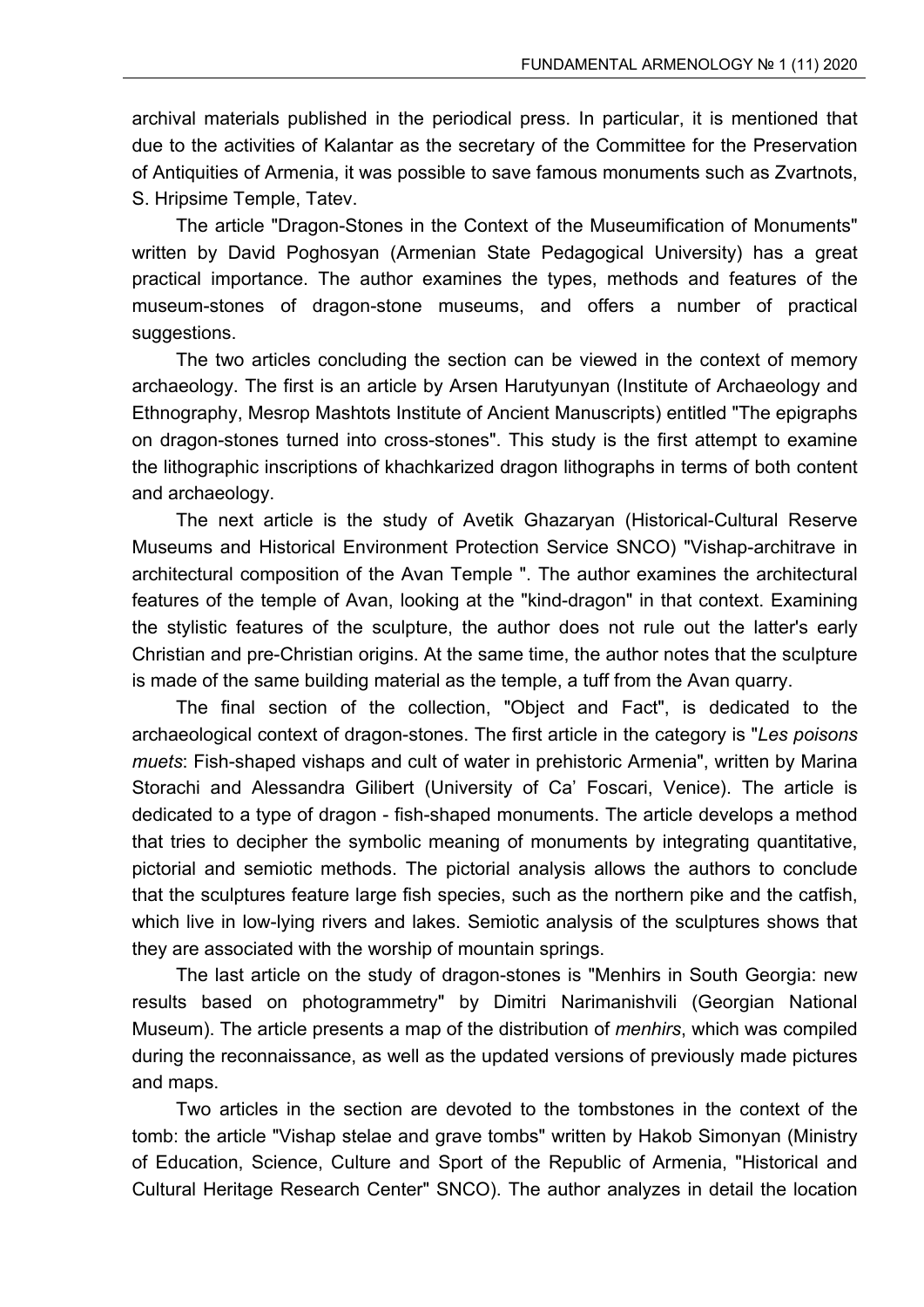of the dragon-stones, their connection with the toponyms, presents the separate types of dragons, their imagery. H. Simonyan deals separately with the sacrifices of bulls and dragons in tombs. This information allows the author to make some conclusions about the period of the formation and worship of dragons and stones.

The next article dedicated to the mausoleum context of the Dragon-Stone Cemetery is the study carried out by Ashot Piliposyan, Ruzan Mkrtchyan, Hasmik Simonyan, Artavazd Zakyan, and Arsen Bobokhyan. The research is based on the studies of E.Khanzadyan, the prominent Armenian archaeologist, dedicated to the Lchashen dragon. The Lchashen dragon is unique in that, because it is the first dragonstone in the context of which anthropological material was discovered. The study of bones shows that two newborns-twins were buried here. This fact makes it possible to observe the dragon's face in a mythological context.

The article "The Petrified vishap of Areni and the protector vishap of Chiva: from myth to archaeology" written by Boris Gasparyan, Arthur Petrosyan, Dmitry Arakelyan, Arsen Bobokhyan (Institute of Archaeology and Ethnography, Institute of Geology) is dedicated to the clarification of the functions of dragons. The authors review both local legends about dragons and newly discovered dragon-stones.

A number of monuments are being studied in the archaeological context of dragon-stones, including the stones worked in the form of a cup, which are considered in the article "Cup-marks on vishap stelae and their parallels" written by Hayk Avetisyan, Artak Gnuni, Levon Mkrtchyan, and Arsen Bobokhyan. The authors consider such stones found during the excavations, their types, features of the structure, architectural context, and religious functions. Particularly are discussed dragon-stones and pitshaped structures confirmed in their context.

In the context of the housing system, the problems of dragon-stonemasons are discussed in the article "Settlement system and hydrology of the southern slopes of the Mount Aragats and the problem of vishap stone stelae" written by Henrik Danielyan (Institute of Archaeology and Ethnography). The author concludes that the rich hydrographic system of the valleys of Amberd, Arkhashan, Shahverd and Kasakh rivers gorges and the roads passing through the mountain gorges were the important junction around which the settlements were grouped. The author especially mentions the fact that in both mountainous and foothill areas the worship of water is expressed by dragon-stones placed near the water sources. It was from these sources that the Bronze and Iron Age settlements of the Aragats foothills and Ararat valley were fed.

In the final article of the section "Tower-like constructions of the southern slopes of Aragats and the question of their interrelation with dragon stones" written by Levon Mkrtchyan ("Metsamor" historical-archaeological reserve-museum). The author discusses the relationship between dragons and megalithic towers, concluding that the ritual contexts of dragons and towers coincide, as they are both part of a common megalithic complex. In addition, although few, there are chronological coincidences.